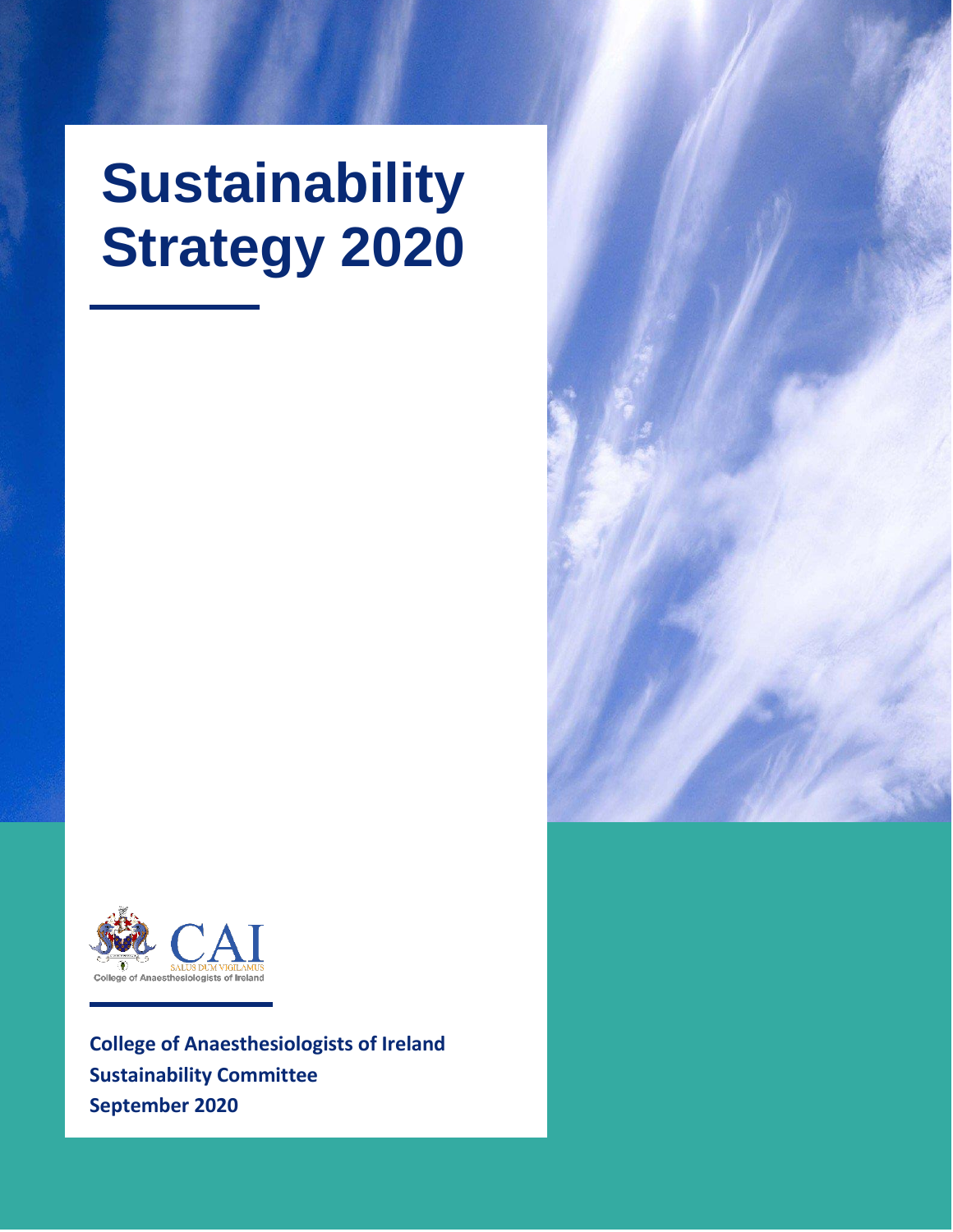## **CAI Sustainability Strategy**

Excellence in patient safety is at the core of the practice of Anaesthesiology. The College recognizes that individual patient safety is inextricably linked with environmental safety.

#### **Our duty to "first do no harm" extends to the community and to future generations.**

For this reason, we are taking measures to limit the impact of the provision of anaesthesia on the environment.

The College also recognizes that as a scientifically literate group, that has human wellbeing and health as a core goal, we should advocate for broader societal changes towards greater sustainability.

We have therefore set the following two objectives:

#### Objective 1

Minimize the environmental footprint of the specialty of Anaesthesiology

#### Objective 2

Advocate for and support societal changes towards greater sustainability